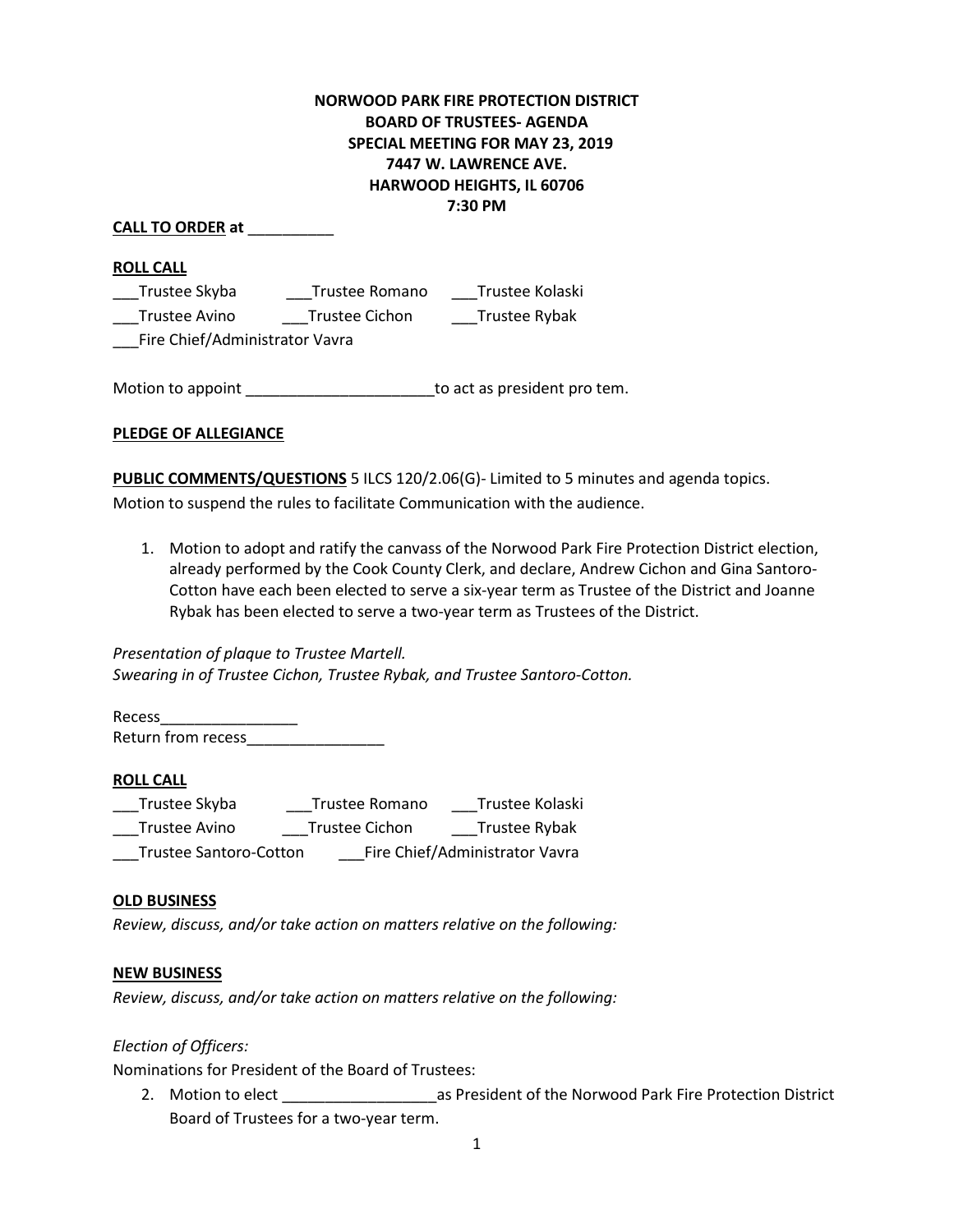Nominations for Secretary of the Board of Trustees:

3. Motion to elect **Secretary of the Norwood Park Fire Protection District** Board of Trustees for a two-year term.

Nominations for Treasurer of the Board of Trustees:

- 4. Motion to elect **All as Treasurer of the Norwood Park Fire Protection District** Board of Trustees for a two-year term.
- 5. Motion to adopt and approve Resolution #19-5, a Resolution confirming and declaring the election of District President \_\_\_\_\_\_\_\_\_\_\_\_\_\_\_\_\_, Secretary \_\_\_\_\_\_\_\_\_\_\_\_\_\_\_\_, and Treasurer for the two-year term, commencing May 23, 2019.
- 6. Motion to approve the renewal from Blue Cross Blue Shield health insurance Choice PPO policy G506OPT, effective July 1, 2019 through June 30, 2020.
- 7. Motion to approve the dental renewal with Guardian PPO Policy, effective July 1, 2019 through June 30, 2020.
- 8. Motion to amend the cost to complete the Pension Actuary and GASB 67/68 for year-end 2018 by Foster and Foster to \$6,100. Initial motion on November 26, 2018 approved the cost not to exceed \$3,500 to Foster & Foster to complete fiscal year end 2018 Pension Actuary and GASB 67/68.
- 9. Motion to approve the one-year contract with Pentegra Systems for the Mitel Small Business Edition 100 Phone System at a cost of \$689.00. Contract term April 25, 2019 to April 25, 2020.
- 10. Motion to amend the cost of the purchase of radio equipment from Chicago Communication from \$20,000 to \$24,000 to accommodate purchasing 2 radios without IFERN for the Norridge Water Tower and the Fire House per quote.
- 11. Motion to ratify the following purchase(s): -**Seton Identification** in the amount of \$1,151.79 for the purchase of labels with Norwood Park F.P.D. and bar code.
- 1. **CLOSED SESSION** if necessary. Pursuant to Section (2)(c)(1) of the Open Meetings Act (to discuss the appointment, employment, compensation, discipline, performance or dismissal of specific employees of the public body); and/or section (2)(c)(11) of the Act (pending, probable or imminent litigation).

| <b>ROLL CALL</b>               |                |                 |                               |
|--------------------------------|----------------|-----------------|-------------------------------|
| Trustee Skyba                  | Trustee Romano | Trustee Kolaski |                               |
| Trustee Avino                  | Trustee Cichon | Trustee Rybak   | <b>Trustee Santoro-Cotton</b> |
| Fire Chief/Administrator Vavra |                |                 |                               |

TIME IN TIME RETURN